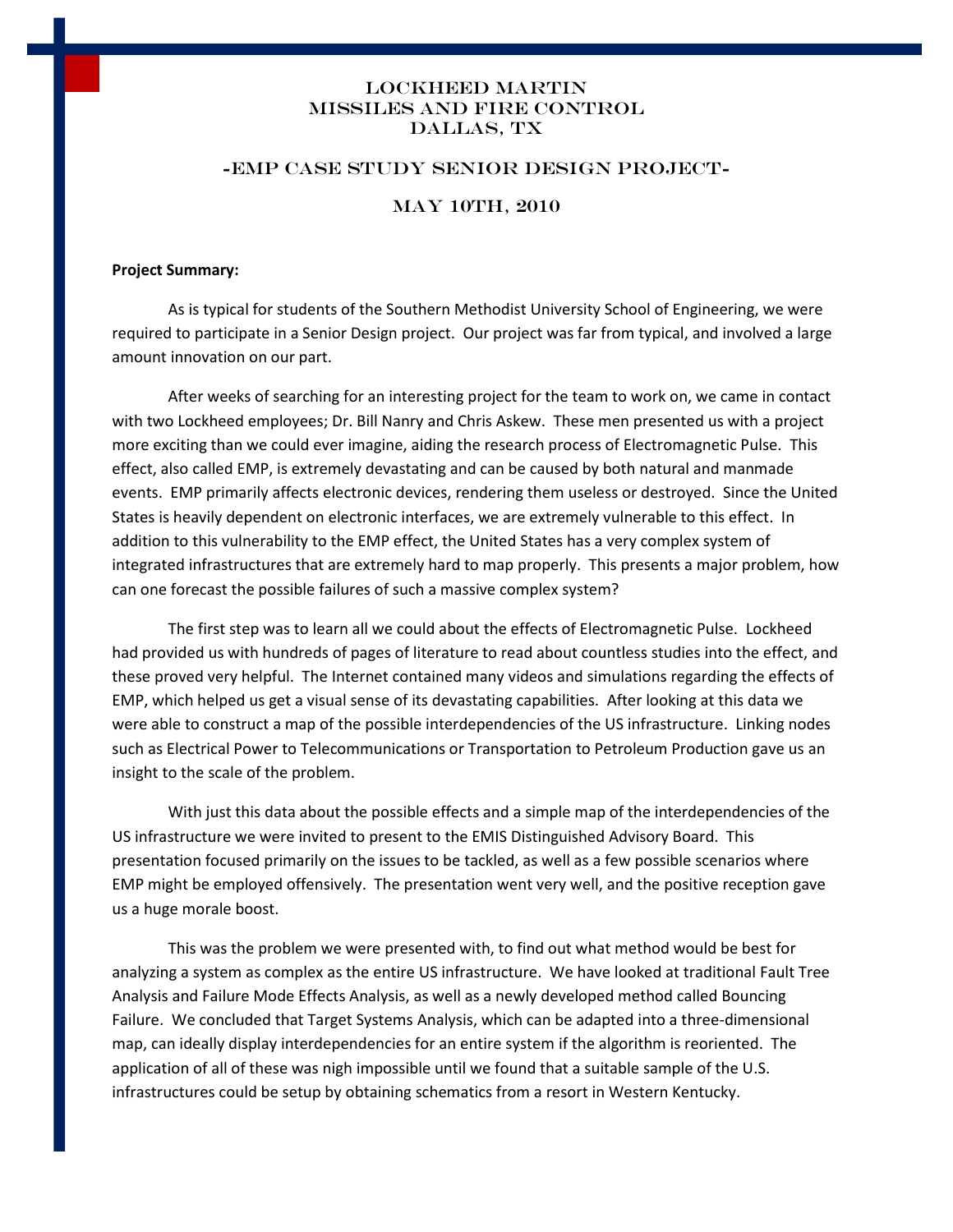# **Problem Background and Analysis Description:**

#### **What is EMP?**

EMP, or Electromagnetic Pulse, is a wave of electronic and magnetic energy that is transmitted wirelessly through the air. Once this pulse comes in contact with conductive surfaces, such as power lines, it is transformed into high voltage and high energy waves that surge through a system. These waves come in three forms; E1, E2, E3. The E1 pulse is a very fast (lasting only a few nanoseconds) wave of high voltage energy. This wave moves so fast that it bypasses normal surge protection systems, allowing vulnerable circuitry to be destroyed instantly. The E2 pulse is something much more familiar as it is very similar to a lightning strike. E2 waves are high energy, and can destroy unprotected systems. The most devastating wave is E3, which is a pulse of such high energy and long duration that it can destroy very robust systems, such as the massive transformers at power generation facilities across the U.S. This pulse is very similar to a natural Solar Flare, which causes a geomagnetic storm.

# **How is it used?**

EMP can be employed several ways, with each manner having its own special set of effects. A small scale local attack would involve a type of non-nuclear EMP device which may be no larger than a 16 oz can. Such a device would deliver an E1 pulse into a single system (like the New York Stock Exchange or a power plant) and destroy all small circuitry in that system, thoroughly erasing all data. A regional attack would require a nuclear weapon capable of a 40kt fission (for comparison, Hiroshima was approximately 15kt) to be detonated at an altitude of 40km. This detonation would cause E1 and E2 waves to strike an area the size of Northeastern America, causing cascading power failures and devastating infrastructure damage. A large, national event would require a complex thermonuclear fusion device of nearly 300kt to be detonated at an altitude of 300km. This national event would cause complete devastation of the entire Continental United States and would cause all 3 waves to appear, including the catastrophic E3 pulse, which would wipe out major infrastructures across the United States. A natural event, which has a very high probability of occurrence in the near future, would consist entirely of an E3 pulse. This event would be caused by solar flares and other activity which cause a geomagnetic storm.

#### **Why does it need to be studied?**

EMP can have a devastating effect on our increasingly interconnected world; therefore, it is extremely important that it be studied. Currently, no method exists to thoroughly examine all of the interdependencies between all of the different types of infrastructure in the United States. The current methodologies available to analyze EMP Effects:

**Fault Tree Analysis (FTA)** - This is a top-down approach that follows the direct single point effects through an infrastructure system. The method is missing a component that will evaluate the multiple failure modes associated with other infrastructures.

**Failure Mode Effects Analysis (FMEA)** - This method works in the reverse of an FTA, and is another single point algorithm. The missing element of this approach is its inability to measure combined effects across all infrastructures in a system.

**Bouncing Failure Analysis (BFA)** - This is a multi-point failure and effects systematic approach that can account for interconnectivity with certain infrastructure components. There has yet to be a valid application of this method in regards to any type of system analysis, but it could provide multi-effect trends that more accurately forecast the results of an EMP attack.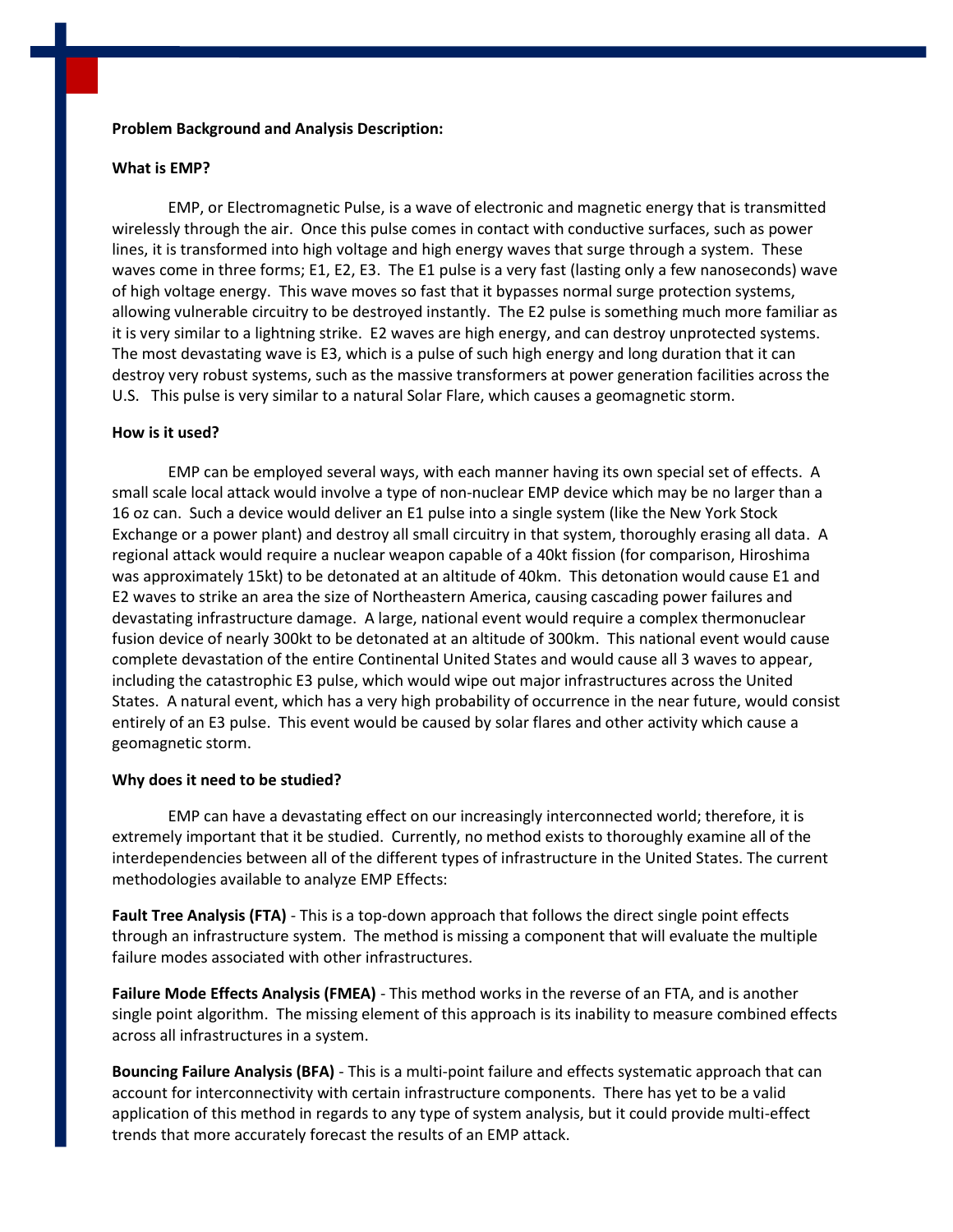# **Last Resort:**

The sheer size of the data that needed to be analyzed meant that it would be near impossible to accomplish in the time allotted. Luckily, the family of one of the members of the group owns and operates the Big Bear Resort in Western Kentucky. Because of this, we were able to map out a complete system that we knew functioned properly and was constructed realistically. The resort's electrical system was categorized according to transformers (both ground and pole based), electrical disconnects, power stations, and both above and below ground power lines. To simulate a telecommunications system within the resort, a node designated as a telecom provider was placed in the system, with several service tower nodes added to simulate a network. This resort data allowed us to accurately apply all of methods available for system analysis and adequately complete our designated project scope.

#### **What we hope to accomplish:**

As a team, we wanted to develop a horizontal systematic approach that will effectively explain the physics phenomenology, costs, and recovery time associated with an EMP event. Our focus will be on a comparative analysis of the FTA, FMEA, and BFA methodologies on a simplified representative system and the future development opportunities with a three dimensional impact network.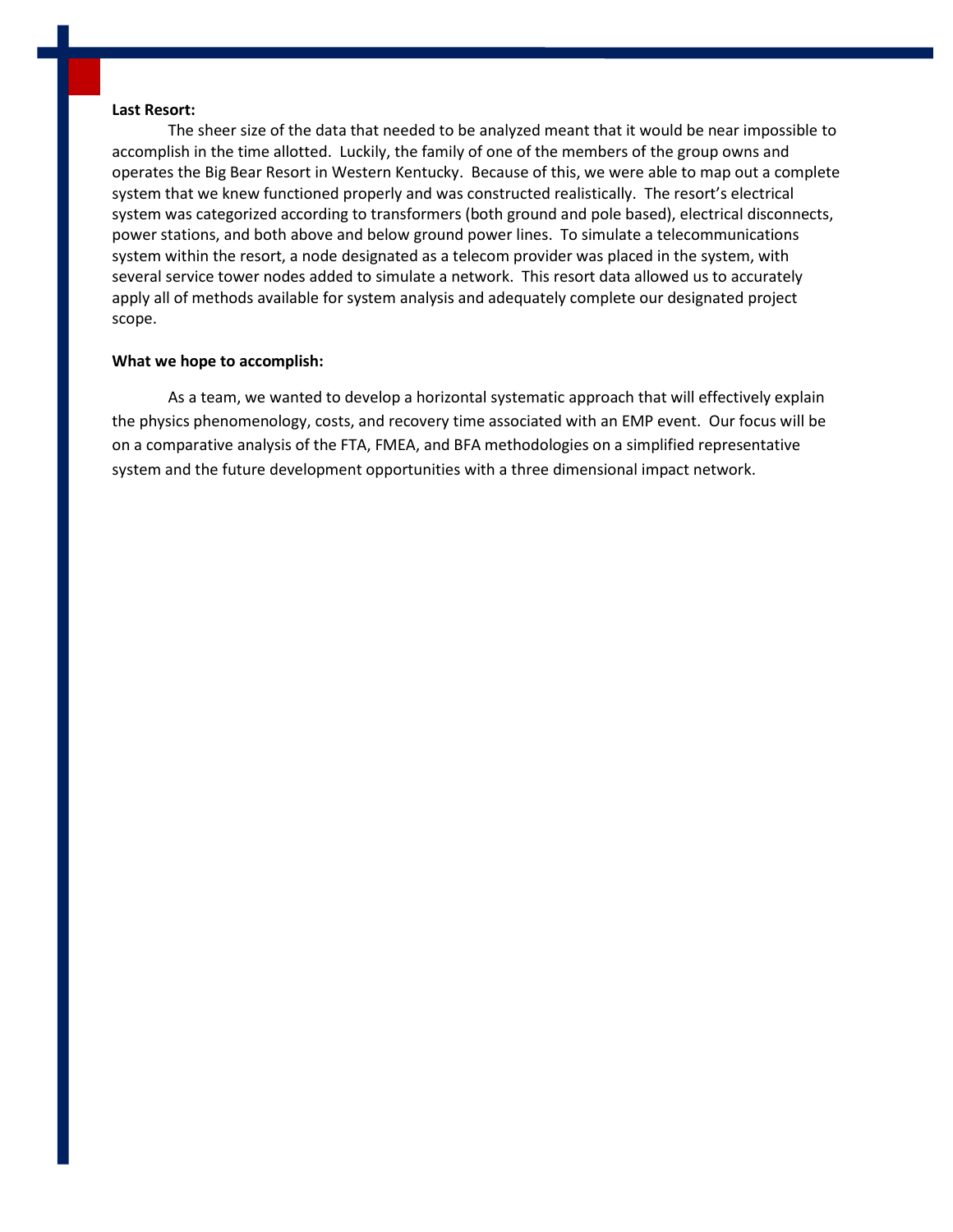# **Methodology Comparative Analysis and Results:**

# **FTA:**

This approach is a basic vertical fishbone design that follows the critical path of a single component node down to the linear resulting effects. In the case of EMP events, this method can be used to describe the trends of a single infrastructure, such as the financial market, and trace the possible failure outcomes of the undesired event. In our analysis, we completed an FTA on our telecom infrastructure with the data given in the Big Bear Resort charts.



We found out that the approach will explain what system components are more vulnerable with regards to the infrastructure directly in line, but it does not have a horizontal interconnection present that will associate the vulnerabilities from other infrastructures. We concluded that this approach would not provide the desired results we wanted for explaining the percent effectiveness versus cost to harden infrastructures across the entire U.S. system.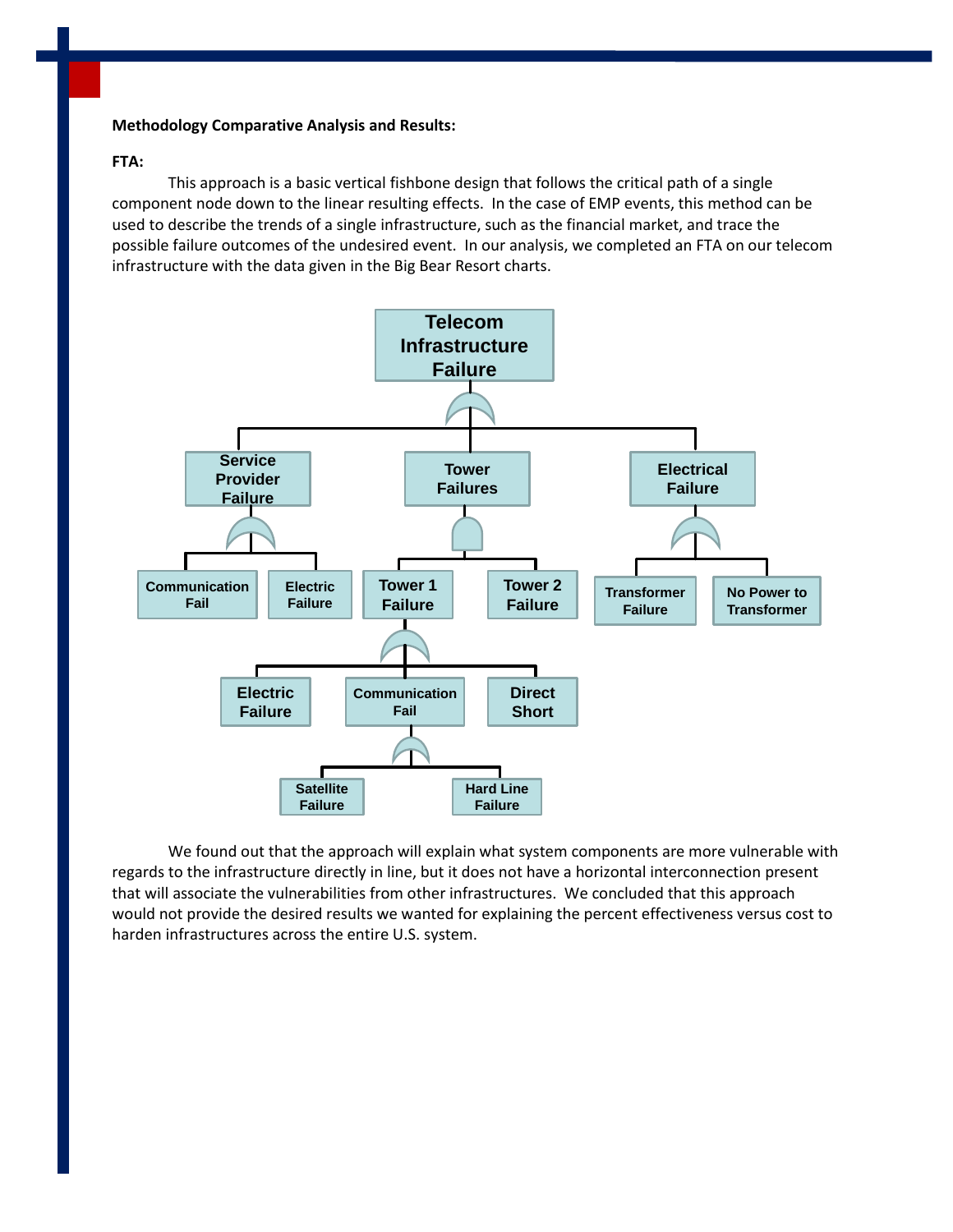#### **FMEA:**

This single point methodology was primarily used by the U.S. EMP Commission hired to study the effects of an EMP event on critical U.S. infrastructures. The two reports resulting from their studies proved a critical path link between the failure modes of network ending devices such as a television or laptop plugged into a wall outlet, back to the cause and effects of the resulting infrastructure, in this case the electric grid system. An example of one component of the function tree in an FMEA/FMECA analysis is shown below:



# **Sentencing Technique**

Our further research of this approach to EMP case study proved that the overall risk management plan is valid for providing the most critical infrastructures in the Unites States, but the method only ranks the linear connections inside one infrastructure, with no allocation of resulting effects from neighboring infrastructures. For example, an FMEA analysis can provide an understanding of how failures in the electric infrastructure cause devices to lose power or malfunction, but any residual effects from the telecommunication infrastructure is not present in the analysis. This results in a need to further study other methodologies to describe the interconnections across infrastructures.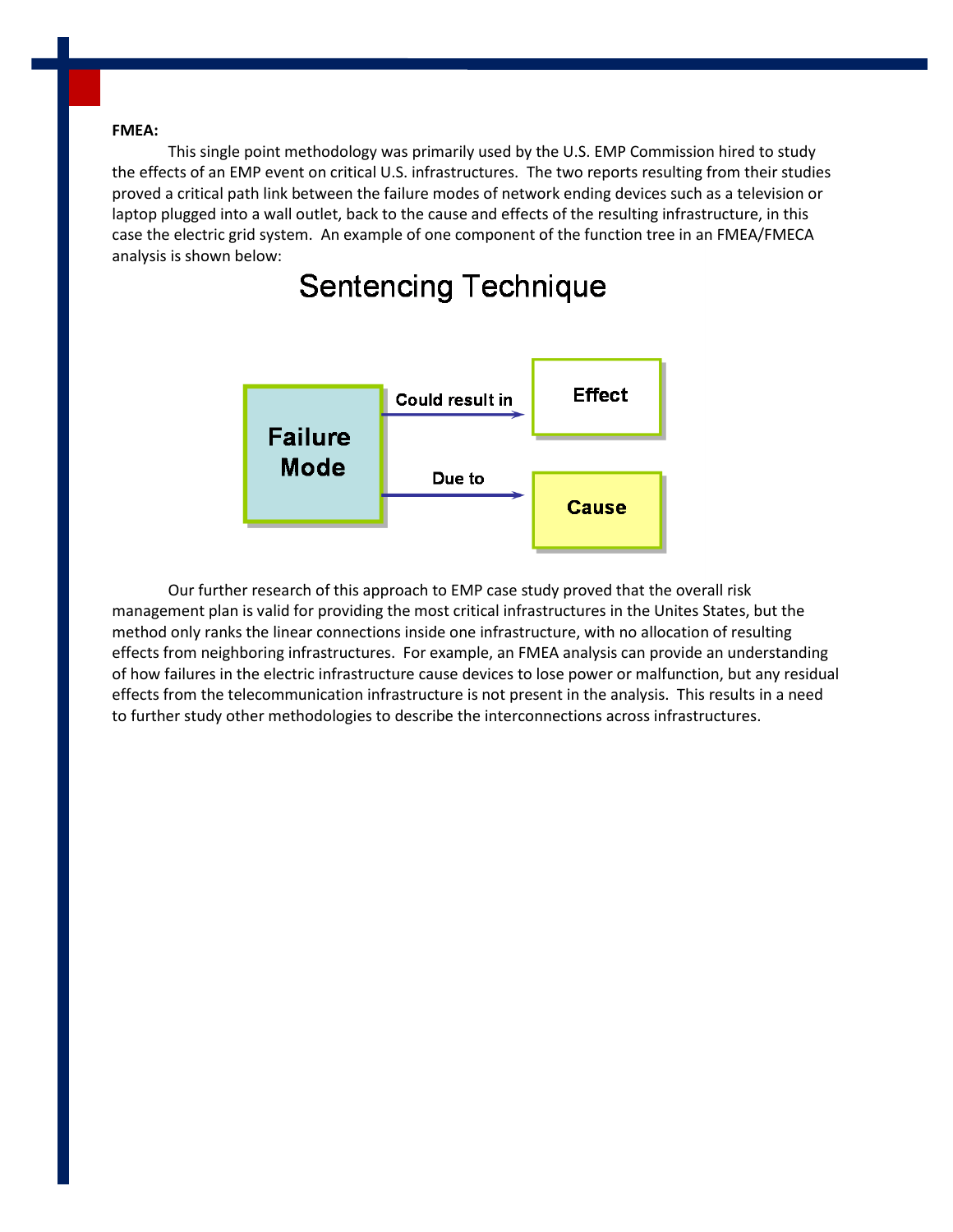#### **Bouncing Failure:**

This multi-point methodology is a newly patented approach that can be linked with FTA and FMEA. The main beneficial component of the method is the series of n-squared matrices used to describe double and triple-point failures. This takes into account the critical path from multiple failure modes to the undesired end effects. The failure modes can be described from any applicable infrastructures and traced back to one undesired event. Since this method has never been applied to any system analysis before, we did several trials on different infrastructures of the resort data to test the method's validity. An example of the resort's telecom infrastructure is shown below:



**EE = End Effect FM = Failure Mode T(x) = Transformer #**

After looking at the results from the multi-point failure matrices, the critical failure modes are described linearly and can be used to create a hybrid approach of FMEA and FTA. As mentioned before, FMEA focuses on the many end-effects that can be caused by one failure mode, while FTA focuses on the many failure modes that come from one undesired effect. The Bouncing Failure Analysis can be used to link more than one single failure mode at a time (FTA), while at the same time track the progression of the FMEA process. This analysis has one main drawback in that it does not provide quantifiable values for infrastructure damage or cost to harden devices. This meant that we had to look for a more optimal approach.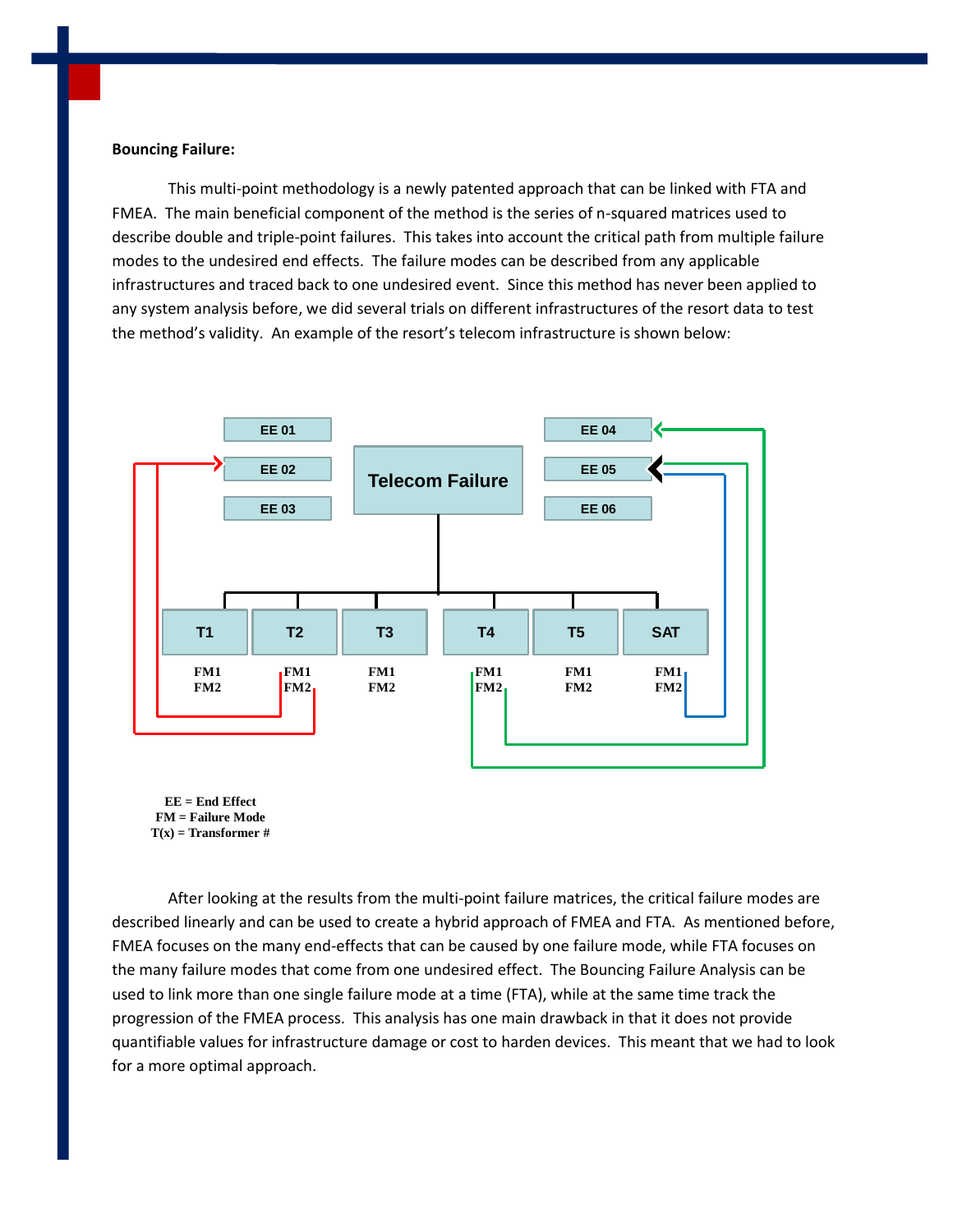#### **3D Impact Network:**

This multi-point methodology is a revised target system approach used by Dr. Barr that we adapted in order to provide numerical results for system damages and costs involved with protecting against component failures. This method also shows the interconnectivity of all the critical infrastructures and how the damage to one affects the overall system. We were not able to create an algorithm for this method because it would take personnel from multiple professional backgrounds to properly develop the cost and functional value variables. The diagram below describes how this network would be setup to explain the interconnectivity.



The overall design will need to be a three-dimensional spherical representation of multiple impact networks that are interconnected through cost flow arcs. The top layer, (shown in green), will be the electric grid infrastructure of the system under analysis. The second tier will be separately allocated infrastructure districts previously designated to simplify the overall sample space. These districts need to be manageable surface areas that can be assigned a functional capacity percentage without overcomplicating the larger system. The bottom tier will contain the remaining critical infrastructures as separate networks that will be linked again by cost flow arcs to both the electric grid network and the appropriate infrastructure districts.